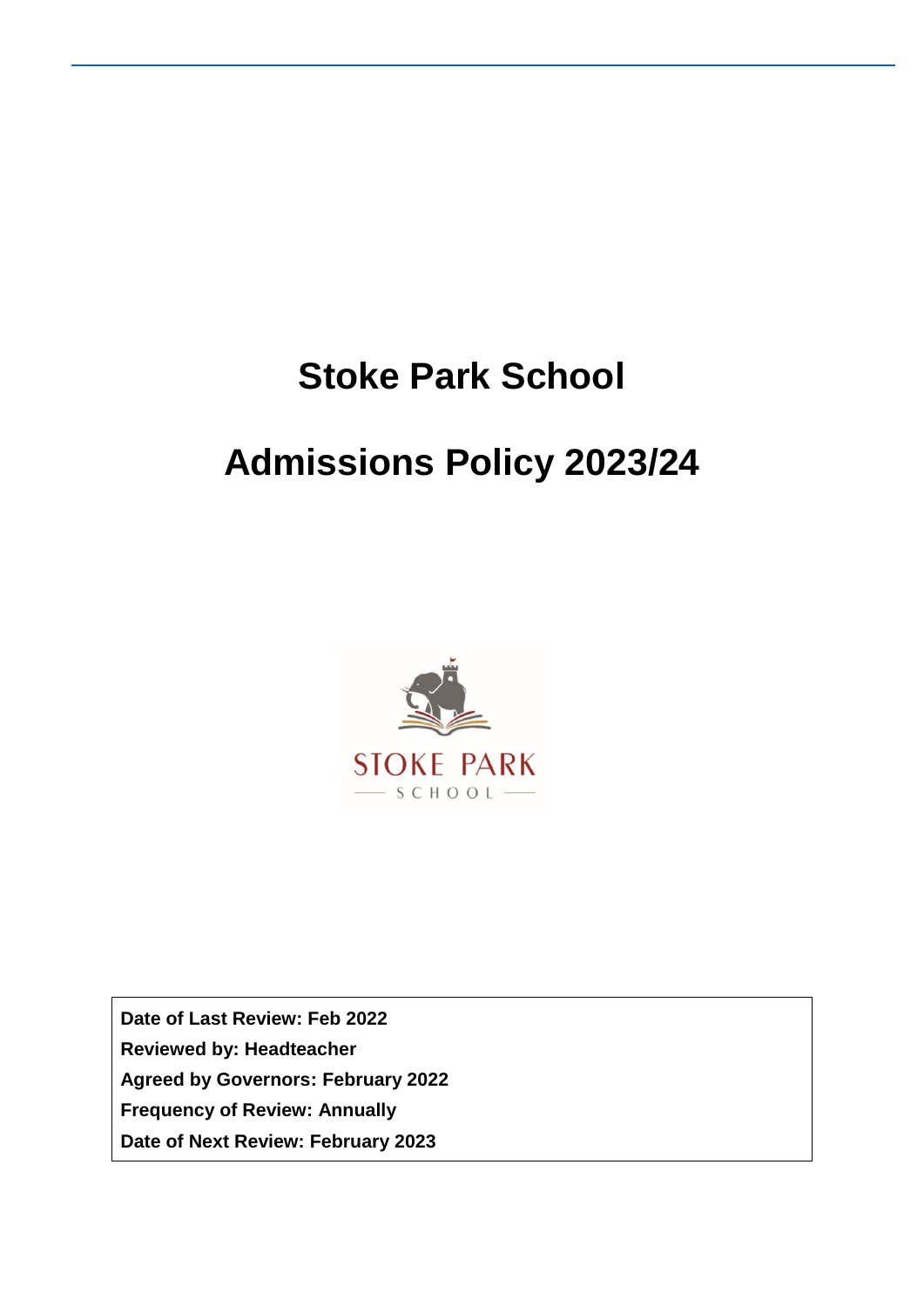Stoke Park School is an academy within The Futures Trust, a Multi Academy Trust (the Academy Trust) and the Academy Trust is the Admission Authority. It participates in the Local Authority coordinated scheme for Year 7 admissions intake. All applicants should adhere to the deadlines within the scheme. The admission arrangements comply with the Fair Access Protocol as detailed in the Admissions Code.

## **Procedure for admitting students to Stoke Park School**

#### **Admissions Number**

- 1. For September 2023, Stoke Park School's Published Admissions Number (PAN) for Year 7 is 180.
- 2. In any specific year, the Academy Trust may set a higher admission number than the School's agreed admission number for an applicable year group. Before setting an admission number higher than its agreed admission number, the Academy Trust will undertake a full consultation. Pupils will not be admitted in any year group above the published admissions number for that year group unless a successful appeal is lodged, a pupil is allocated under Fair Access arrangements, or where the final place in a year group is offered to one of a pair of twins or other multiple births or in the cases of twins or multiples (see paragraph 12). Such circumstances shall be reported to the Secretary of State.

#### **Process of Application**

- 3. Arrangements for applications for places at Stoke Park School will be made in accordance with the Local Authority's co-ordinated admission arrangements and will be made on the Common Application Form provided and administered by the Local Authority.
- 4. The Academy Trust will use the following timetable for applications to Stoke Park School each year (exact dates within the months may vary from year to year) that, whenever possible, will fit in with the common timetable agreed in Coventry.
	- a) **By September** The Academy Trust will publish on Stoke Park School's website, information about the arrangements for admission, including oversubscription criteria, as soon as they have been determined. This will include details of open evenings and other opportunities for prospective pupils and their parents to visit the school. The Academy Trust will also provide information in relation to Stoke Park School to Coventry Local Authority for inclusion in the composite admissions prospectus, as required;
	- b) **September/October** The Academy Trust will provide opportunities for parents to visit Stoke Park School;
	- c) **By 31 October** Deadline for the Common Application Form to be completed and returned to the child's home local authority. Local Authority to administer;
	- d) **Late November** local authority sends Stoke Park School full details of the numbers of applications to the Academy Trust;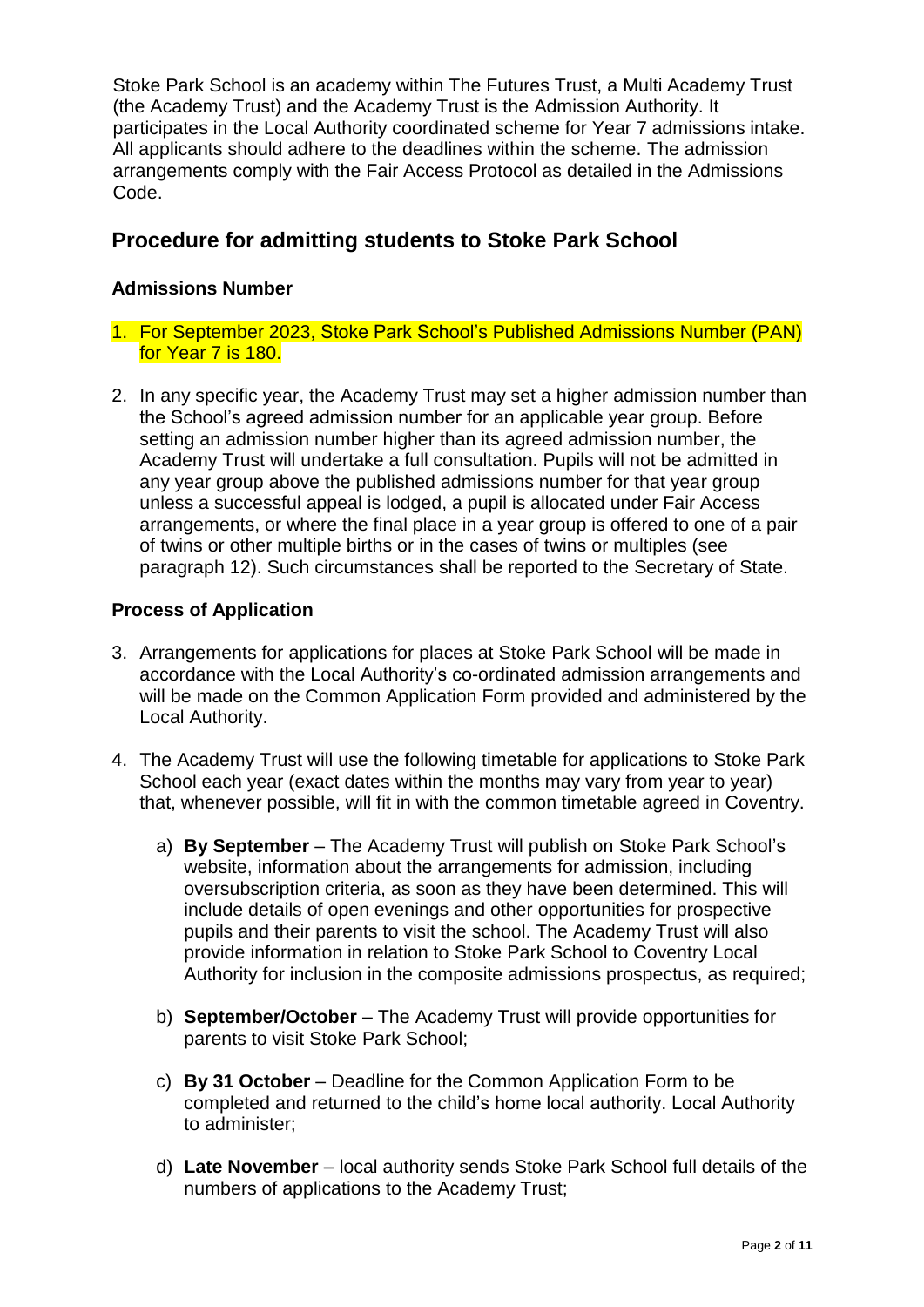- e) **Early/Mid December** If the number of applications exceeds the PAN, the Academy Trust will consider all applications, apply the oversubscription criteria (as appropriate) and provide Coventry Local Authority with a list of those applicants ranked according to the School's oversubscription criteria.
- f) **February** Coventry Local Authority applies agreed scheme for Coventry schools, informing other local authorities of offers to be made to their residents.
- g) **1 March** each year or next working day offers made to parents.

#### **Consideration of Applications**

5. The Academy Trust will consider all applications for places at Stoke Park School. Where fewer than the published admission number for the relevant year groups are received, the Academy Trust will offer places at Stoke Park School to all those who have applied.

#### **Special Educational Needs**

6. All students with an Education Health and Care Plan (EHCP) that name Stoke Park School in the EHCP will be admitted.

#### **Applications for children to be admitted into a class outside of their normal age group**

- 7. Where a parent/carer seeks a place for their child outside their normal age group they must notify their intention on the application. Parents/carers will then be contacted to discuss the matter further as each case will be considered on the circumstances of each case and in the child's best interests. There are no guarantees that such applications will be agreed. Parents/carers will be sent a letter setting out the decision and reasons for it.
- 8. If parents wish for their child to be considered for admission to a class outside of their normal age group, they should make an application for the normal age group in the first instance. Parents should then submit a formal request to the Local Governing Body. This request should be in the form of a written letter of application outlining the reasons why you wish for your child to be considered to be admitted into a class outside of their normal age group, and enclosing any supportive evidence and documentation that you wish to be taken into account as part of that request. The Local Governing Body will consider applications submitted and advise the parents of the outcome of their application before the national offer day, having taken into account the information provided by the parents, the child's best interests and the views of the Headteacher.
- 9. If parents are considering submitting an application for their child to be admitted into a class outside of their normal age group, it is strongly recommended that they also read the DfE Guidance which can be found at: [https://www.gov.uk/government/publications/summer-born-children-school](https://www.gov.uk/government/publications/summer-born-children-school-admission)[admission](https://www.gov.uk/government/publications/summer-born-children-school-admission)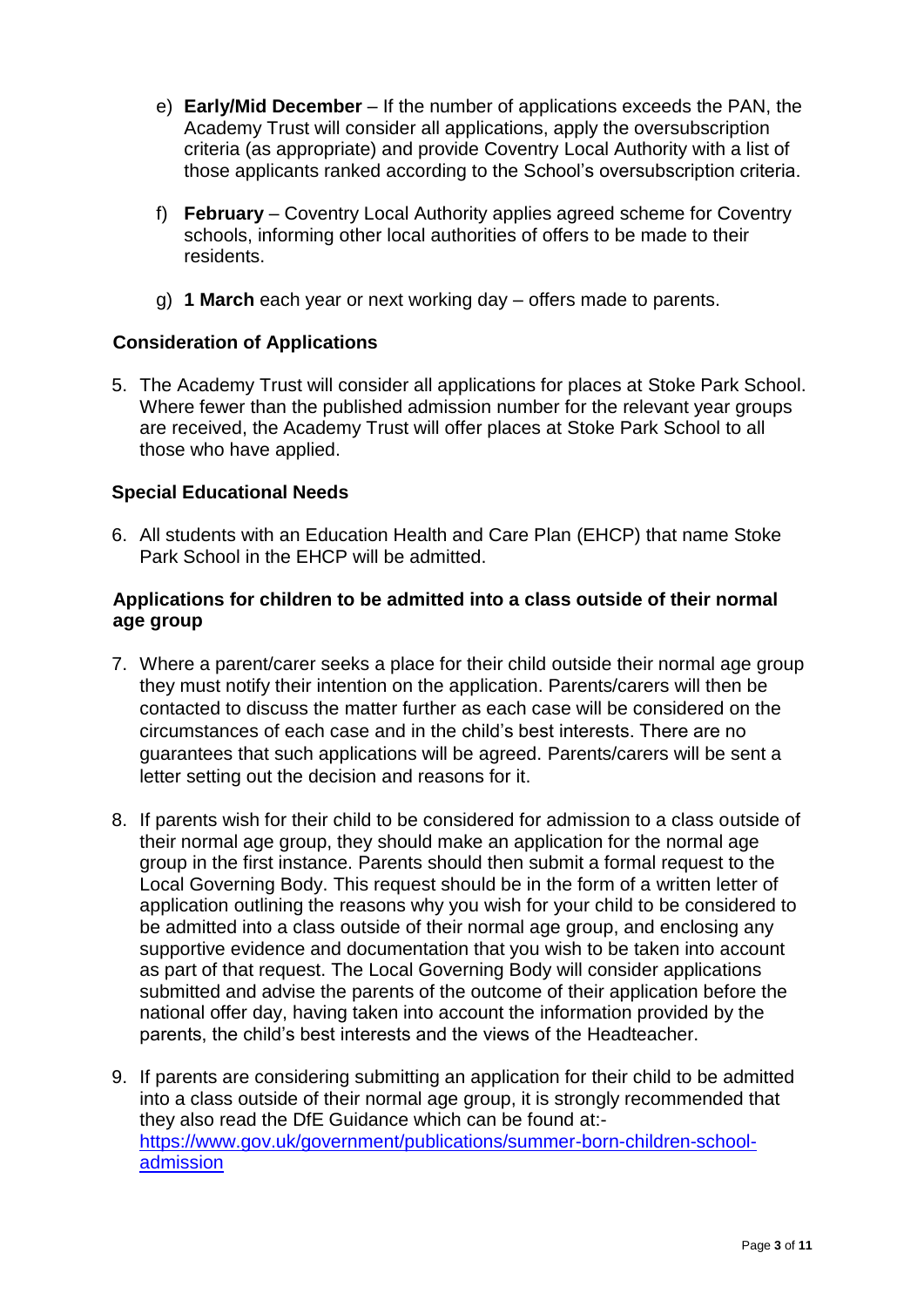## **2023/24 Oversubscription Criteria**

- 10.If there are more requests for a school place than there are places available within the School's admission number, places will be allocated in accordance with the following criteria and in the order shown below:
	- **1. Children who, at the time of admission, are in the care of a local authority or are provided with accommodation by the authority (looked after children) and all children who were previously looked after but ceased to be so because they were adopted, or became subject to a child arrangements order or a special guardianship order, including those children who appear (to the admission authority) to have been in state care outside of England and ceased to be in state care as a result of being adopted. A looked after child is defined in Section 22 of the Children Act 1989 (see definitions section).**
	- **2. Children who live in the catchment area (Appendix 1) served by the School, who have a brother or sister attending the School provided that the brother or sister will be of compulsory school age and will continue to attend Stoke Park School the following year.**
	- **3. Other children who live in the catchment area served by the School.**
	- **4. Children living outside the catchment area with a brother or sister who currently attends the School, provided that the brother or sister will be of compulsory school age and will continue to attend Stoke Park School the following year.**
	- **5. Children of staff working at the School, with two years' service at the time of application.**

Staff refers to any person employed by the Academy Trust, or if employed by another organisation who works wholly or mainly in the School.

All staff who have been continuously employed by the Academy Trust for a period of at least two years for the purpose of working in the School as follows:

- All full-time teaching staff
- All full-time support staff defined as those on 37 week and above contract
- All part-time teaching staff with a 45% and above timetable

• All part-time support staff who work at least 15 hours per week for 37 weeks or more.

The two-year qualification period may be waived if a post is hard to fill.

The definition does not include contract staff. If a service has been 'in house' and is subsequently 'contracted out' children of staff will no longer be eligible for priority admission under this criterion. The definition does not include peripatetic staff.

#### **Children by reference to the distance to the preferred school**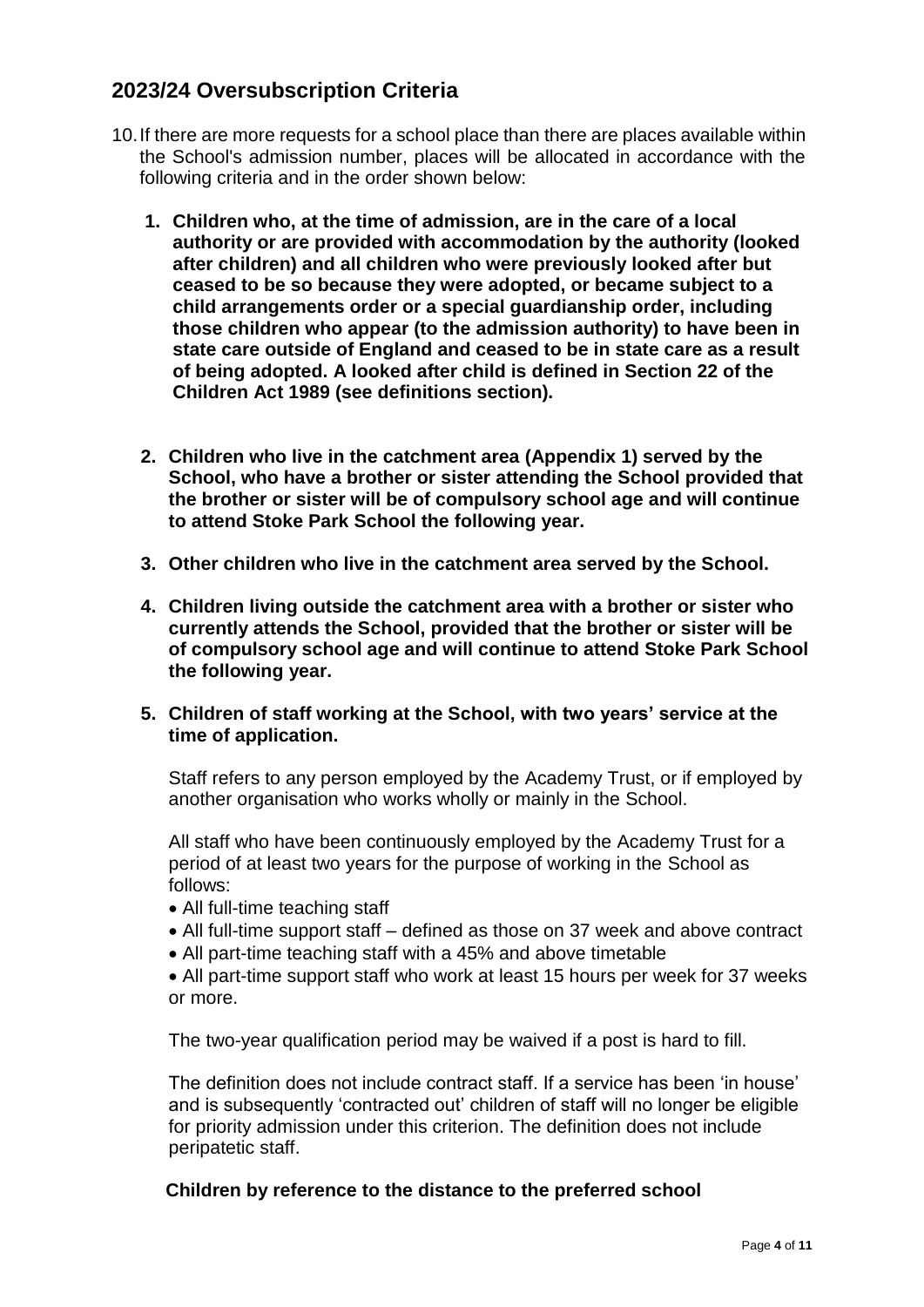#### **Tie Breaker**

11. If it is not possible to determine all the applications received that meet any of the categories described above, priority will be determined by the proximity of the child's home to Stoke Park School. This will be carried out using a straight-line measurement and a computerised mapping system, from the centre of the child's residence to the centre of the school site. The address used must be the child's permanent home address. The shortest measurement will have the highest priority. Where the final place in a year group can be taken by two or more children living an equal distance from the school as described above, the Directors will select by drawing lots. This process will be supervised by a person independent of the school.

#### **Brothers and Sisters**

12.The Academy Trust sees the benefits of children from the same family attending the same school and give priority to brother and /or sister connections in its policy for allocating places. The definition of brother or sister includes stepbrothers, step-sisters, half-brothers, half-sisters and adopted brothers and sisters living at the same permanent address. However, where the School is over-subscribed no guarantee can be given that places will be available for brothers and sisters. Where the final place in a year group is offered to one of twins or other multiple births the parent has to decide which child will take up the place.

#### **Catchment area**

13.One of the aims of our School is to serve its neighbourhood and develop links with the local community to strengthen the School and the community. The area served by a school is known as the catchment area. If you have any queries relating to the School's catchment area, please contact the School directly.

#### **Compulsory school age**

14.Brothers and sisters are required to be of compulsory school age within the oversubscription criteria. This means they must be attending in Years 7 to 11 at the time that the applicant would be joining the School.

#### **Distance**

15.A straight-line measurement will be made, using a computerised mapping system, from the centre of the child's residence to the centre of the preferred school site. The address used must be the child's permanent home address. The shortest measurement will have the highest priority. Where the final place in a year group can be taken by two or more children living an equal distance from the school, the Local Governing Body will select by drawing lots.

#### **Home address**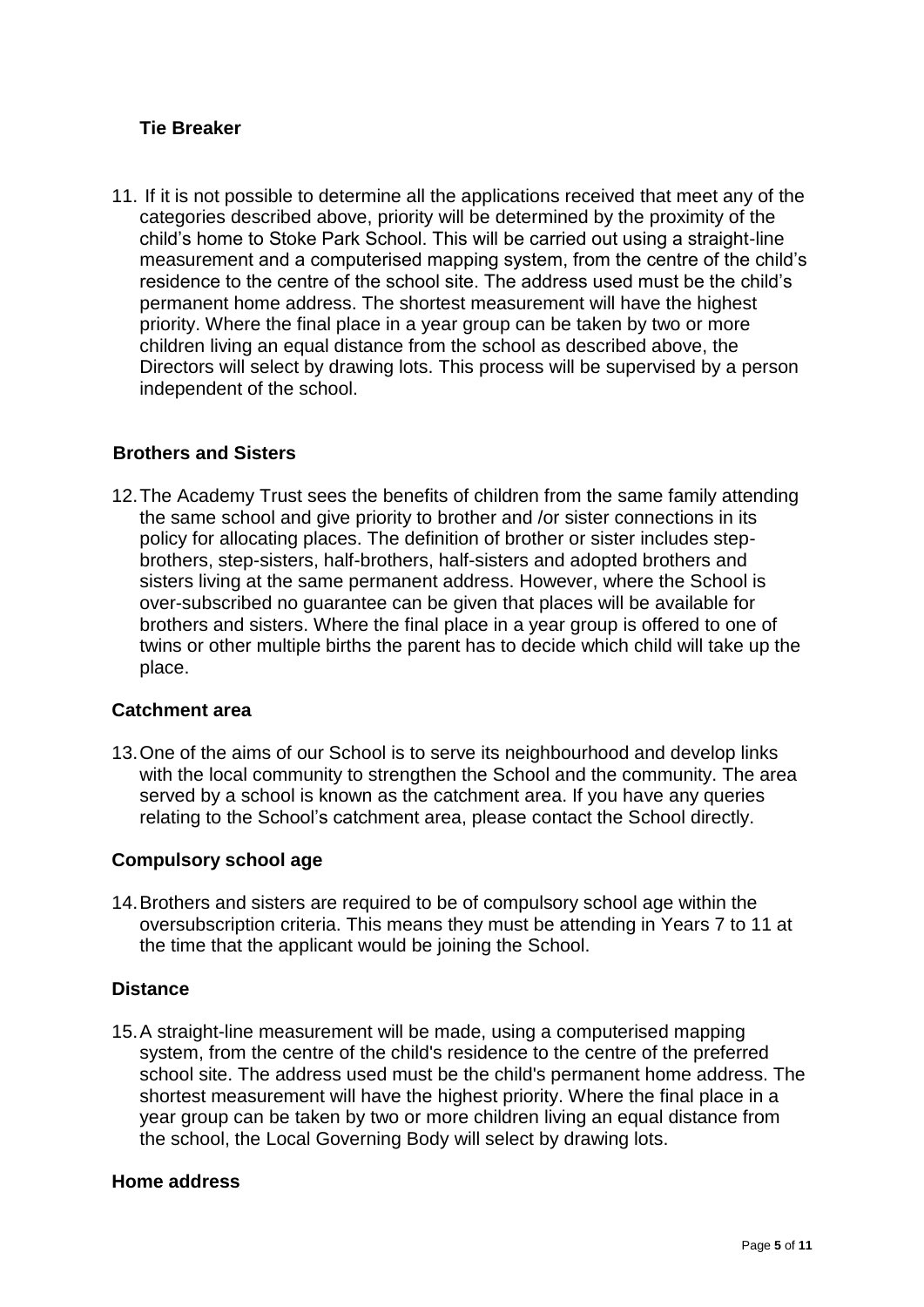- 16.A pupil's home address is considered to be a residential property that is the child's only or main residence. At the time places are allocated, proof of permanent residence at the property concerned may be required. Where documentary evidence can substantiate to the satisfaction of the Local Governing Body that care is split equally between parents at two homes, parents must name the address to be used for the purpose of allocating a school place.
- 17.If a place is offered on the basis of an address that is subsequently found to be different from a child's normal and permanent home address, then that place is liable to withdrawal.

#### **Late Applications**

18.The closing date for applications in the normal admissions round is **31 October.**  After that date, the Local Authority will continue to receive applications but these will be considered to be late and may not be processed until after 1 March the following year.

#### **Appeals**

19.If your child has not been offered a place at Stoke Park School you have the right of appeal against the decision. Accepting the place you have been offered does not affect your right of appeal. Appeals are administered by the Local Authority and heard by an independent panel. If you want to appeal for a place you should contact the Resources Directorate at Coventry City Council. You will receive 10 school days' notice of the time and date of the appeal hearing. You will receive a statement nine school days before the appeal hearing saying why your child has not been offered a place and why the School is unable to admit another pupil. Any additional documents you wish to submit in support of your appeal must be received by the Clerk to the Local Governing Body at least three days before the appeal hearing. Failure to do this may result in your appeal hearing being adjourned.

#### **Waiting Lists**

20.After the initial allocation of places on **1 March 2023**, the School will establish a waiting list and this will operate up until the end of the autumn term (31<sup>st</sup>) December). Parents who wish for their children to continue to be considered for any places after the end of the autumn term must register their interest for the School via the Local Authority. A new waiting list will operate from the start of the spring term until the end of the academic year. Applications for inclusion on the waiting list will be ranked according to the schools oversubscription criteria.

#### **Fair Access Protocol**

21.The Coventry Fair Access Protocol covers the arrangements for all admission requests and the integration or reintegration to schools of pupils who are requesting a place at a school and are considered more difficult to place. All secondary schools in Coventry are included in this partnership. The agreement requires each school to accept a quota of students who are regarded as more difficult to place over their published admission number if necessary.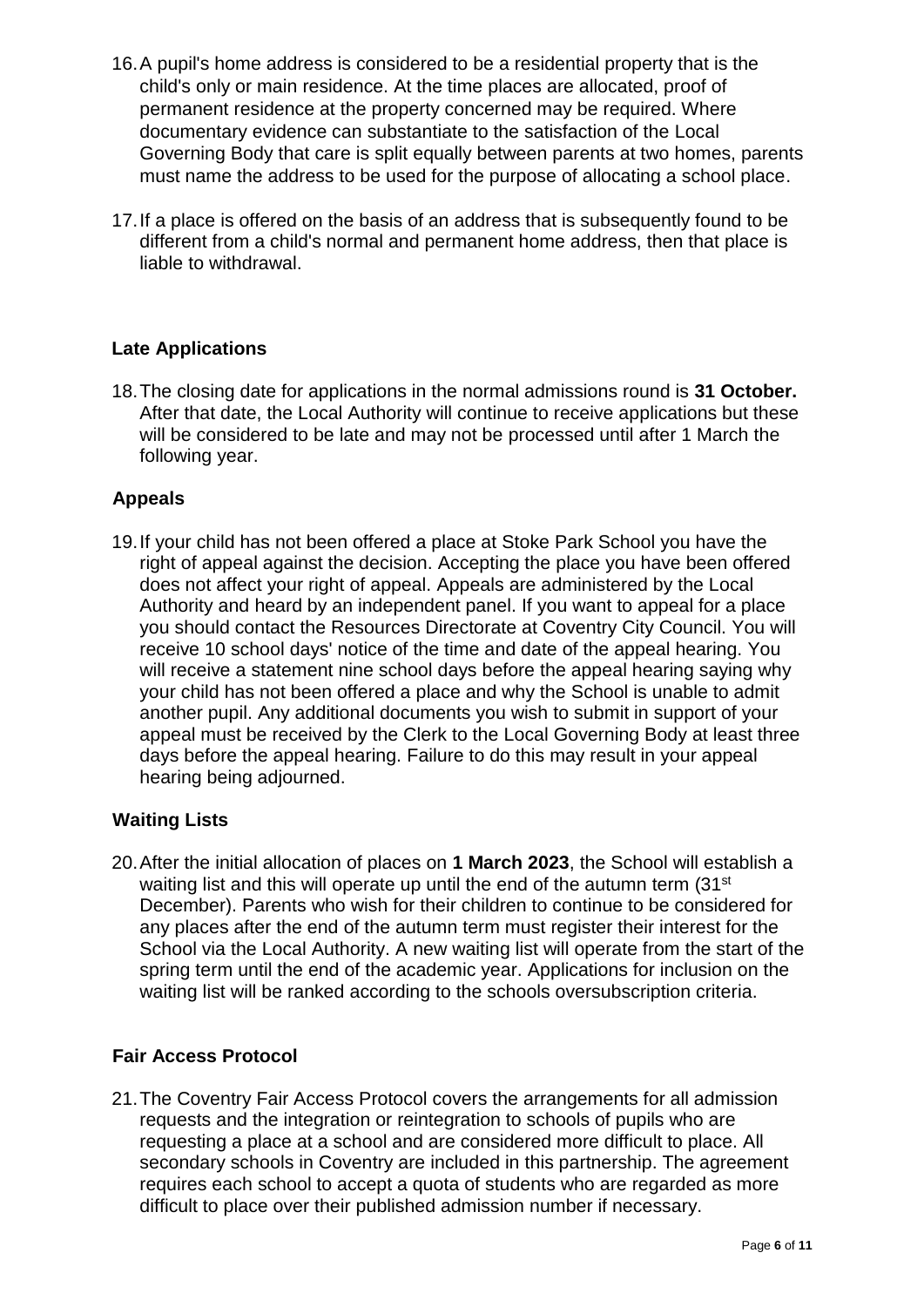#### **In-Year Admissions**

22.The Parent(s)/Carer(s) of children seeking admission to the School should apply for a place by completing a standard admission form, available from the School or from the Local Authority. Once completed, the form should be returned to the Local Authority which coordinates all such applications, and the Local Authority will notify applicants of the School's admission decisions. If a place is not available in the relevant year group, Parent(s)/Carer(s) are entitled to appeal against this decision and if an appeal is lodged it will be heard within 30 school days of the appeal being lodged. The applicant's name will also be placed on the School's waiting list for admission into the relevant year group.

### **Post 16 Admissions Criteria**

- 23.The School currently provides for a maximum of 160 students in Year 12. The School's admission number for external students applying to join in Year 12 in September 2023 is 10.
- 24.Both internal and external pupils wishing to enter the Sixth Form will be expected to have met the same minimum academic entry requirements for the Sixth Form. Entry to Year 12 is not dependent upon attendance or behaviour records. Full details of the minimum requirements for all Year 12 courses are published in our prospectus.

#### **Oversubscription Criteria**

- 25.If, after allocating places to eligible internal candidates, there are more requests for a school place than there are places available within the School's admission number, places will be allocated to those pupils who meet the academic entry criteria in accordance with the following criteria and in the order shown below (please refer to oversubscription definitions for further information). This process will be supervised by a person independent of the School:
	- a) Students who, at the time of admission, are in the care of a local authority or are provided with accommodation by the authority (looked after children) and all children who were previously looked after but ceased to be so because they were adopted, or became subject to a child arrangements order or a special guardianship order, including those children who appear (to the admission authority) to have been in state care outside of England and ceased to be in state care as a result of being adopted. A looked after child is defined in Section 22 of the Children Act 1989 (see definitions section).
	- b) Students who live in the catchment area served by the School, who have a brother or sister attending the School provided that the brother or sister will be of compulsory school age and will continue to attend Stoke Park School the following year.
	- c) Other students who live in the catchment area served by the School.
	- d) Students living outside the catchment area with a brother or sister who currently attends Stoke Park School, provided that the brother or sister will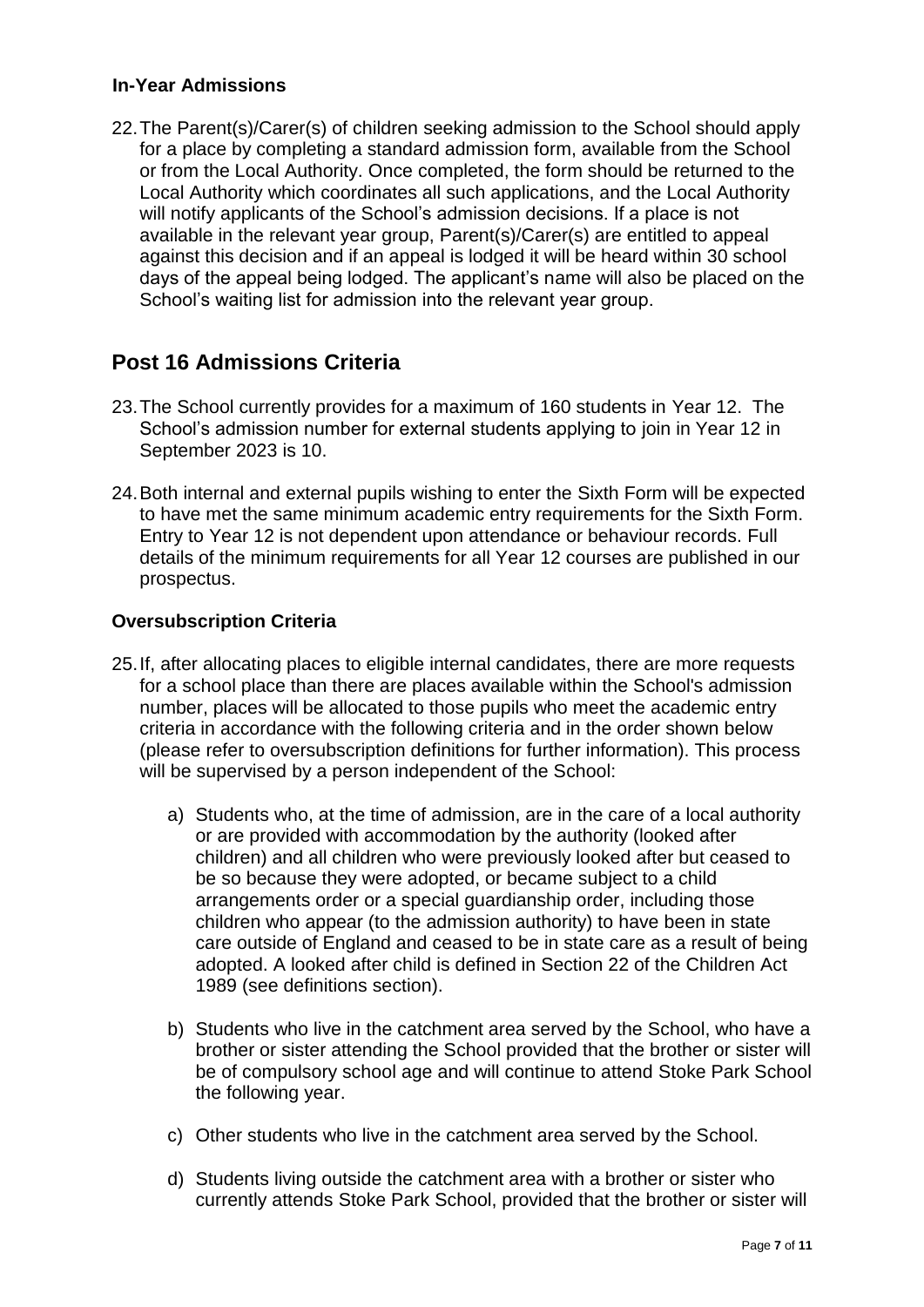be of compulsory school age and will continue to attend the following year.

e) Children of staff working at the School, with two years' service at the time of application.

Staff refers to any person employed by the Academy Trust, or if employed by another organisation who works wholly or mainly in the School.

All staff who have been continuously employed by the School for a period of at least two years for the purpose of working in the School as follows:

- All full-time teaching staff
- All full-time support staff defined as those on 37 week and above contract
- All part-time teaching staff with a 45% and above timetable

• All part-time support staff who work at least 15 hours per week for 37 weeks or more

The two-year qualification period may be waived if a post is hard to fill.

The definition does not include contract staff. If a service has been 'in house' and is subsequently 'contracted out' children of staff will no longer be eligible for priority admission under this criterion. The definition does not include peripatetic staff.

- h) Students by reference by distance to the School. Please see the definition of distance above at paragraph 8 of these admission arrangements.
- 26.If it is not possible to determine all the applications received that meet any of the categories described above, priority will be determined by the proximity of the child's home to Stoke Park School. This will be carried out using a straight-line measurement and a computerised mapping system, from the centre of the child's residence to the centre of the school site. The address used must be the child's permanent home address. The shortest measurement will have the highest priority. Where the final place in a year group can be taken by two or more children living an equal distance from the school as described above, the Directors will select by drawing lots. This process will be supervised by a person independent of the school, and a fresh round of random allocation will be used each time a child is to be offered a place from a waiting list.

#### **Appeals**

- 27.Appeals against the decision of the school to refuse a place must be made in writing to the Chair of the Local Governing Body within 20 school days of notice of the refusal.
- 28.Appeals will be heard by an independent appeal panel.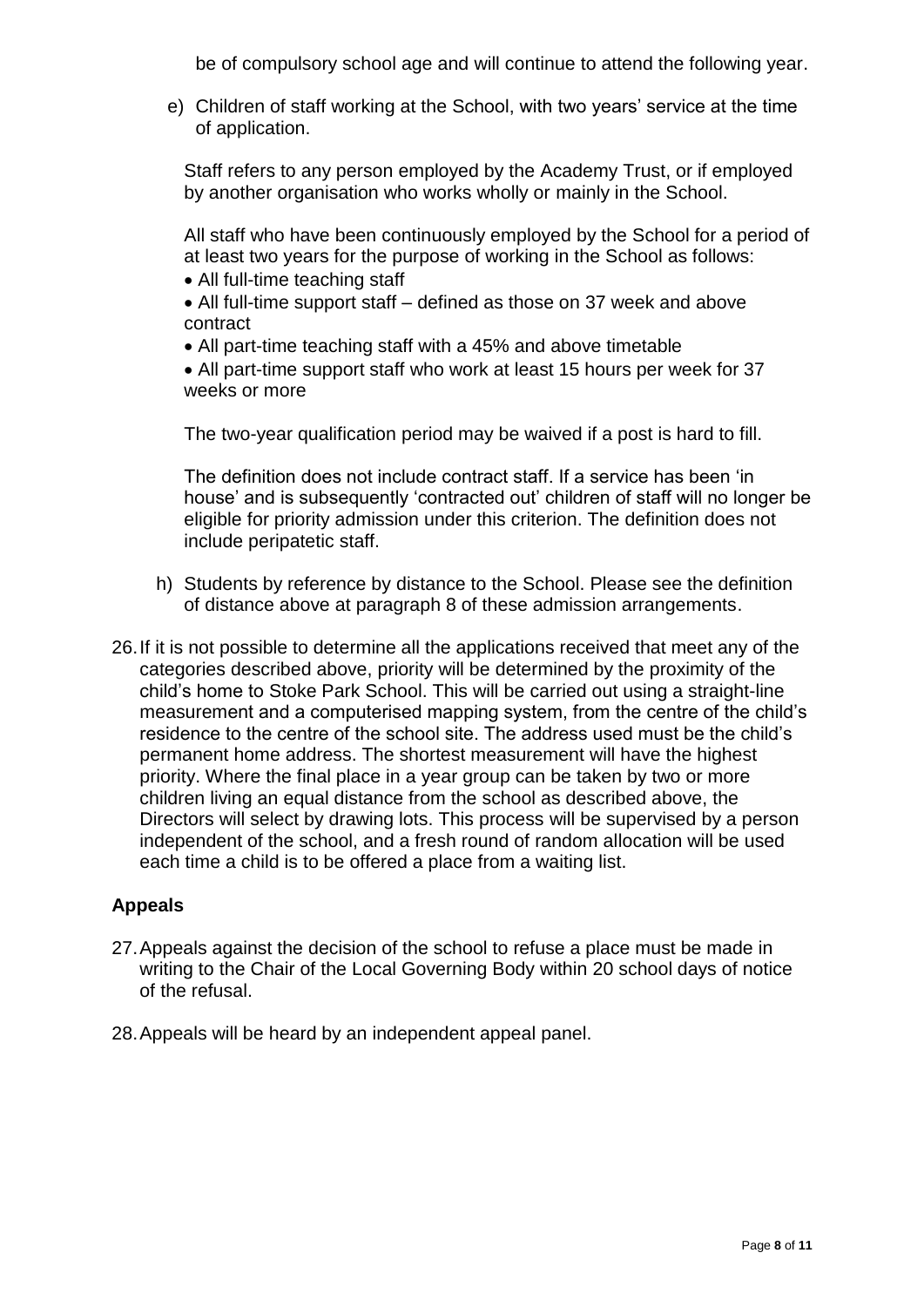### **Appendix 1**

## **Roads in the Stoke Park catchment area**

- Alliance Way including (upwards 53 odd and upwards 56 62 even)
- Alverstone Road
- Ambler Grove
- Ansty Road (2 40 even)
- Anthony Way
- Argyll Street
- Avon Street (1 135 odd and 2 138 even)
- Barras Green
- Barras Heath
- Beaconsfield Road
- $\bullet$  Binley Road (25 149 odd and 54 296 even)
- Bolingbroke Road
- Brays Lane
- Briars Close
- Brighton Street
- Briton Road including Westbury Court and Westbury Mews
- Bromleigh Drive
- Browning Road
- Burlington Road (upwards 54 even and upwards 59 odd)
- Burns Road
- Caludon Road (upwards 7 odd and all even numbers)
- Camden Street
- **Central Avenue**
- Chandos Street
- Church Lane (Stoke)
- Clara Street
- Clay Lane (Stoke)
- Clements Street
- Cleveland Road
- Coleridge Road
- Copeswood Terrace
- Copperfield Road
- Coventry Street
- Crescent Avenue
- Dane Road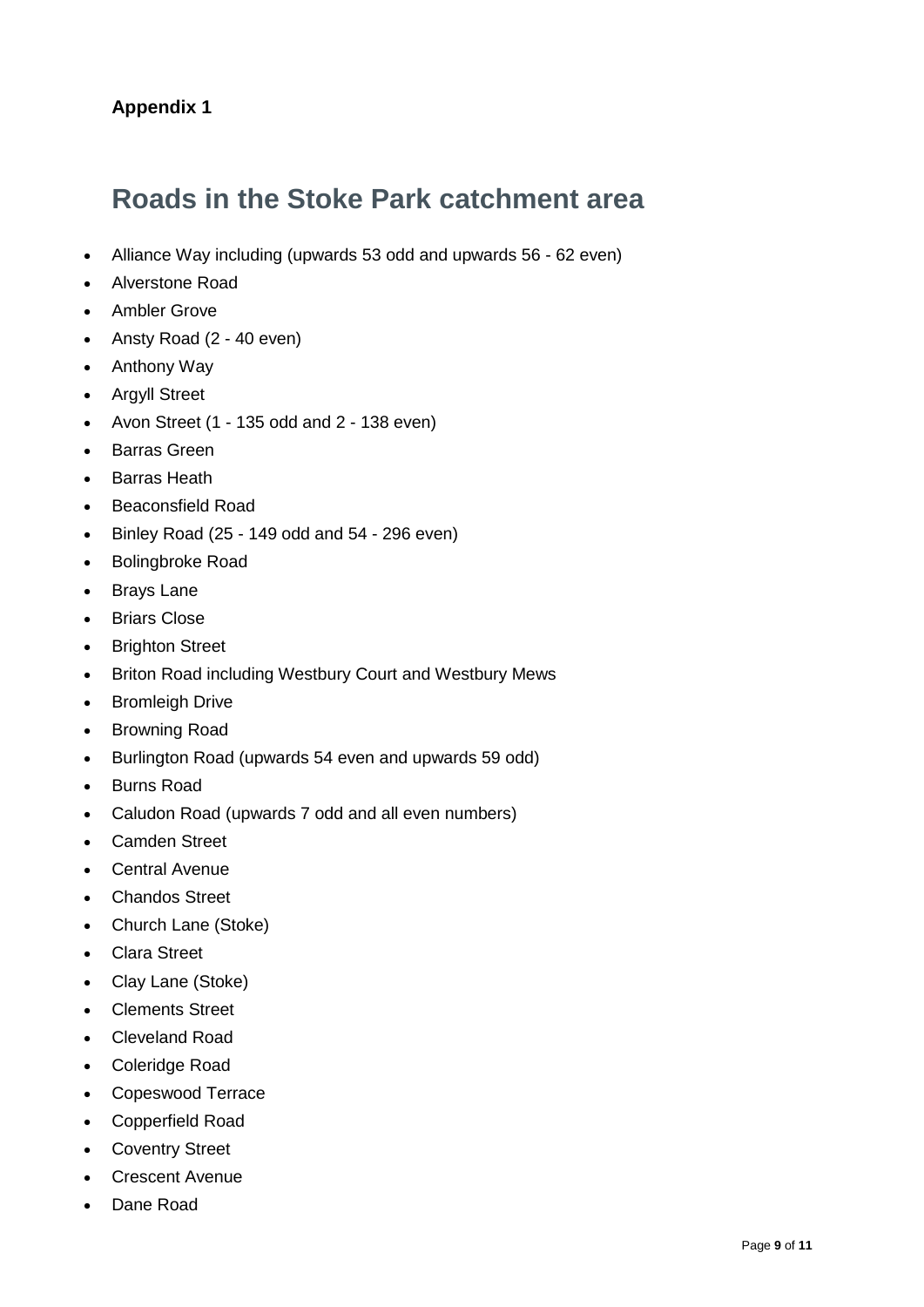- Dawes Close
- Dean Street
- Dronfield Road
- Druid Road
- Duke Barn Fields
- East Avenue
- Emerson Road
- Emscote Road
- Enfield Road
- Ethelfield Road
- Goring Road
- Grenville Avenue
- Gresham Street
- Hamilton Road
- Harefield Road
- Harley Street
- Hastings Road
- Headborough Road
- Heath Road (upwards 24 even and upwards 5 odd)
- Hollis Road
- Holmfield Road
- Hugh Road
- Kempley Avenue
- Kings Grove
- Kingsway
- Longfellow Road (1 105 odd and 2 126 even) including Longfellow Court and Shelley **Court**
- Marlborough Road
- Mercer Avenue (83 & 83a, St. Albans Church and Vicarage)
- Milton Street
- Momus Boulevard
- North Avenue
- North Street
- Pinners Croft
- Powell Road
- Quarrywood Grove
- Raleigh Road
- Richmond Street
- Roman Road
- Salford Close
- Sapphire Gate